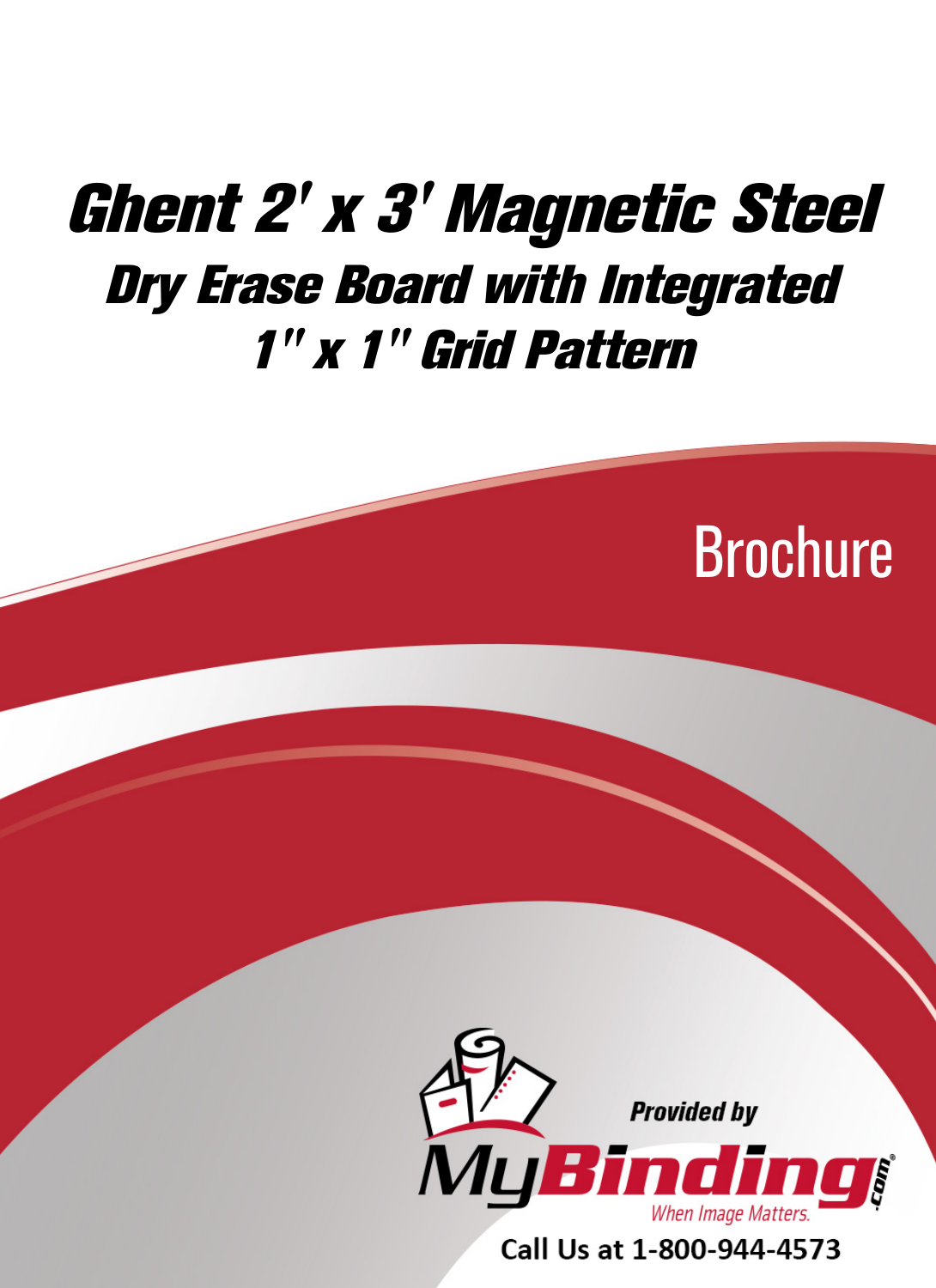# GHENT GRAPHICS

# Visually Enhanced Whiteboards



Communicate, collaborate, and learn with Ghent Graphics, visually enhanced whiteboards. Available in seven different offerings, you'll find a dry erase board that will work to promote communication in your hospital with Patient Room Boards, Operating Room Scheduling and Operating Room Time Out boards; LEAN Manufacturing and In/Out boards; and Grid whiteboards for use in your office or classroom. Each board comes framed in our sleek, 1/4" smooth aluminum frame. Graphics are produced in gray to seamlessly match any interior.

- Available in both magnetic and non-magnetic surfaces
- Detachable SmartPak tray comes with every board
- Resists staining and ghosting and graphics will not fade
- Carries a 10-year warranty

# Features **Detail Shot**



Sleek, ¼" Smooth Aluminum Frame







Graphic Embedded into the Surface

[MyBinding.com](http://www.mybinding.com) 5500 NE Moore Court Hillsboro, OR 97124 Toll Free: 1-800-944-4573 Local: 503-640-5920

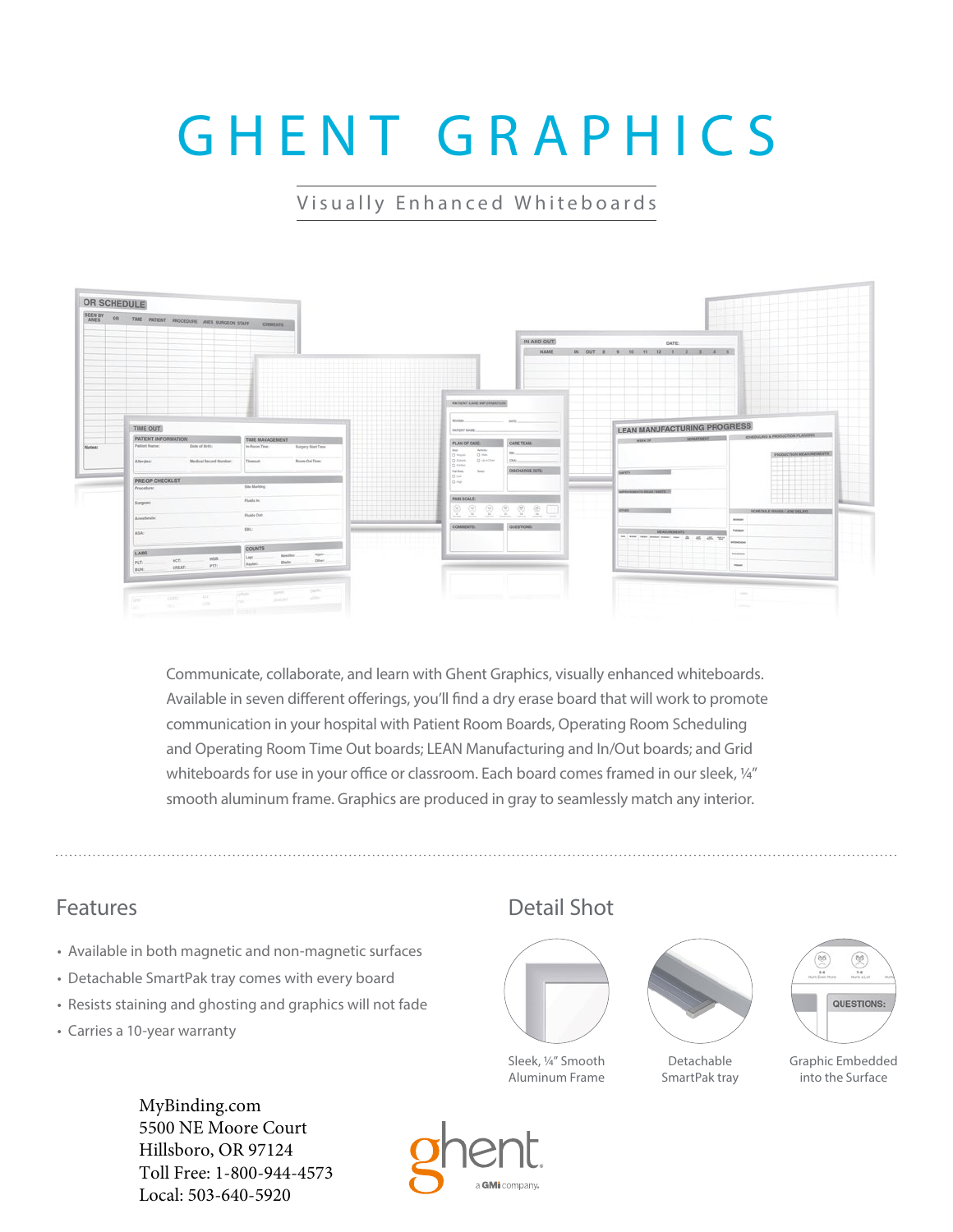

# HEALTHCARE WHITEBOARDS

### **Features**

- Displays important information to patients and co-workers
- Surface is easily cleaned with institutional cleaners to help with infection prevention
- Improves communication throughout your healthcare facility
- Choose between our Patient Room, Operating Room Schedule or Operating Room Time Out boards

|                                                      | ROOMS: DATE:         |                 |                     |                                           |                 |                     |
|------------------------------------------------------|----------------------|-----------------|---------------------|-------------------------------------------|-----------------|---------------------|
| PATIENT NAME:                                        |                      | <b>TIME OUT</b> |                     |                                           |                 |                     |
|                                                      |                      |                 | PATIENT INFORMATION |                                           | TIME MANAGEMENT |                     |
| PLAN OF CARE:                                        | <b>CARE TEAM:</b>    | Patient Name:   |                     | Oate of Birth:                            | In-Room Time:   | Surgery Start Time: |
| Artivity:<br>Diet:<br>C Pagutar<br>$\Box$ Walk       | POL                  | Aforgles:       |                     | Medical Report Number:                    | Timeout         | Room-Out Time:      |
| $\Box$ Up is thair.<br>C Diabete :<br>$\Box$ Cardiac | CNA:                 |                 | PRE-OP CHECKLIST    |                                           |                 |                     |
| Fall Risk:<br>Texture.<br><b>D</b> Low               | <b>DISCHARGE DAY</b> | Procedure:      |                     |                                           | Site Marking:   |                     |
| O Hot                                                |                      | Surgeon:        |                     |                                           | Fluids In:      |                     |
|                                                      |                      | Annuthesia:     |                     |                                           | Finida Out:     |                     |
| PAIN SCALE:                                          |                      | ASA:            |                     |                                           | ent.            |                     |
| ☺<br>☺<br>అ<br>$-9.6$<br>bit.                        | <b>OR SCHEDULE</b>   |                 |                     |                                           |                 | $\equiv$            |
| <b>Auto Fring</b><br><b>THE THEFT</b><br>PARKELPER   | SEEN BY<br>on        |                 |                     | TIME PATIENT PROCEDURE ANES SURGEON STAFF | <b>COMMERTS</b> | (eaches)<br>Hypo:   |
| COMMENTS:                                            |                      |                 |                     |                                           |                 | Other:<br>Hade:     |
|                                                      |                      |                 |                     |                                           |                 |                     |
|                                                      |                      |                 |                     |                                           |                 |                     |
|                                                      |                      |                 |                     |                                           |                 |                     |
|                                                      |                      |                 |                     |                                           |                 |                     |
|                                                      |                      |                 |                     |                                           |                 |                     |
|                                                      |                      |                 |                     |                                           |                 |                     |
|                                                      |                      |                 |                     |                                           |                 |                     |
|                                                      |                      |                 |                     |                                           |                 |                     |
|                                                      |                      |                 |                     |                                           |                 |                     |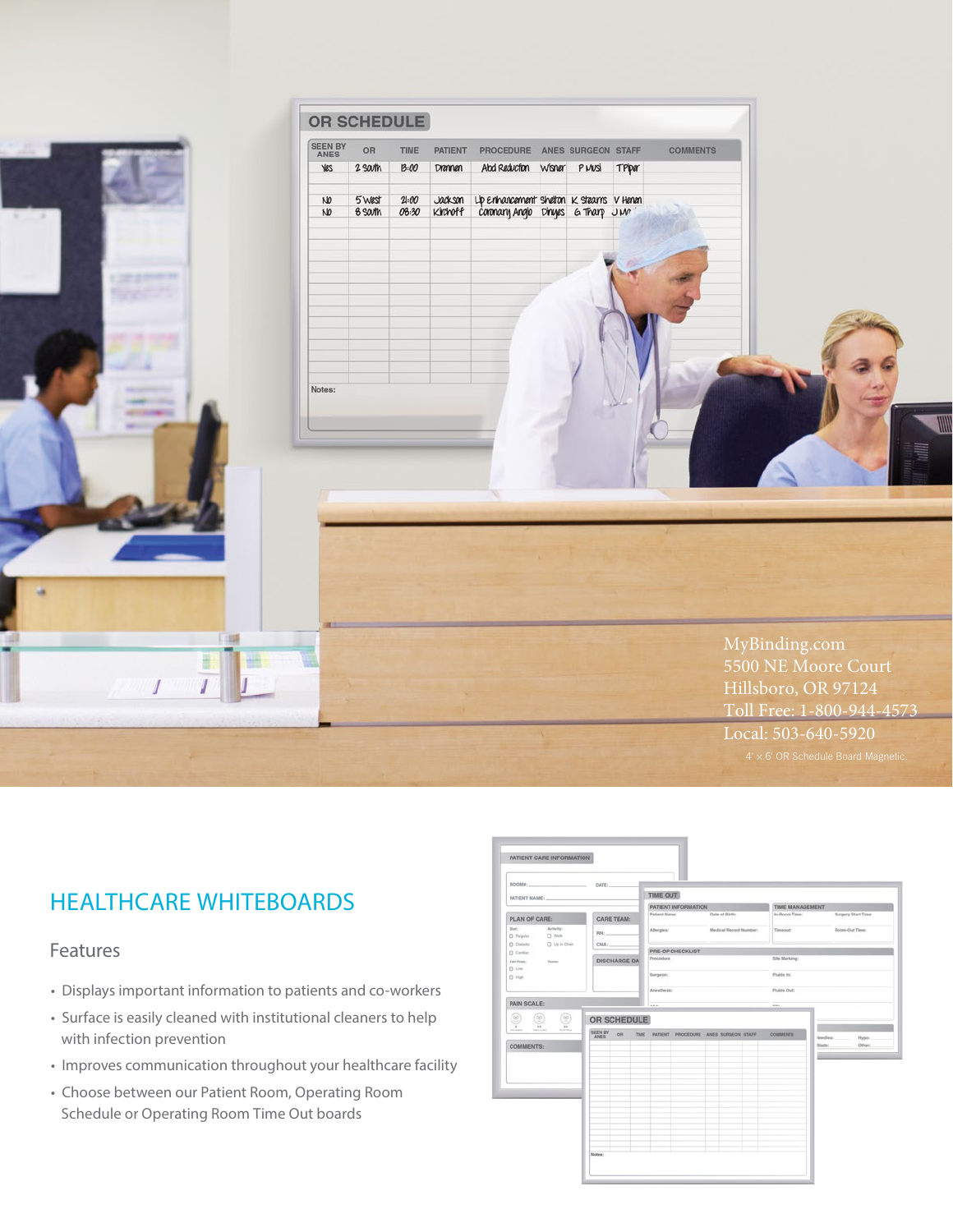# GRID WHITEBOARDS

## **Features**

- Create quick graphs and sketches
- Choose between 1" x 1" and 2" x 2" patterns
- Displays clean and clear information to an audience
- Improves communication in corporate and educational spaces



# **LEAN MANUFACTURING PROGRESS** IN AND OUT DATE NAME

# MANUFACTURING WHITEBOARDS

## Features

- Quickly track changes throughout the day
- Choose between our In/Out and LEAN Manufacturing boards
- Displays important information to employees and managers
- Improves communication in corporate and manufacturing environments